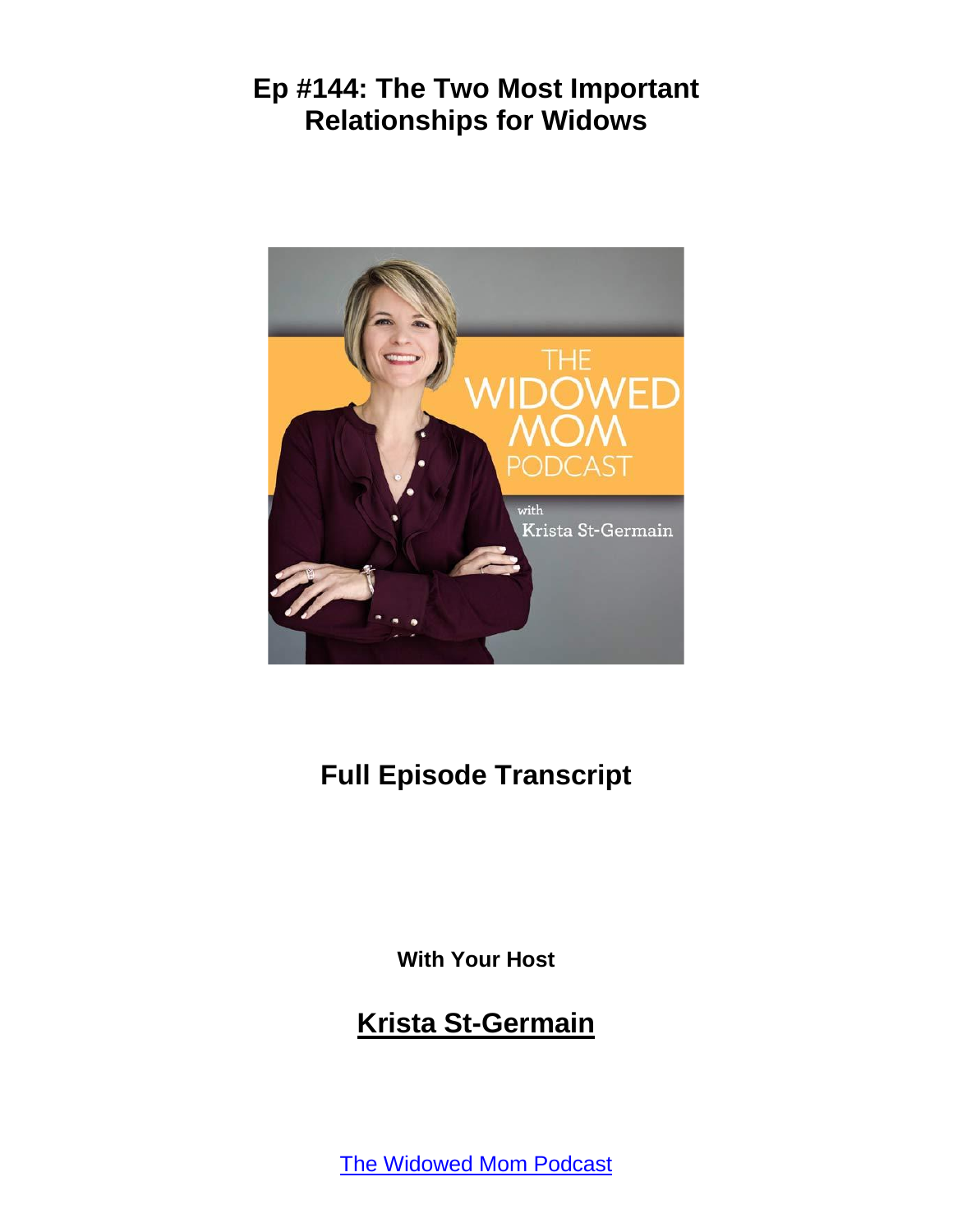Welcome to *The Widowed Mom Podcast*, episode 144, The Two Most Important Relationships For Widows.

Welcome to *The Widowed Mom Podcast,* the only podcast that offers a proven process to help you work through your grief, to grow, evolve, and create a future you can truly look forward to. Here's your host, Master Certified life coach, grief expert, widow, and mom, Krista St. Germain.

Hey there, welcome to another episode of the podcast. There's no one in my house right now. It's just me, so I'm taking advantage of this time to record a podcast episode for you. My boyfriend is working out. My kids are with their grandparents. My dad has been teaching them to weld, and so they love going over there and welding with grandpa. So, that's what they're doing today.

So, okay, before we jump into the episode today. I want to tell you a couple of things. One is I just want to say thank you so much to a few of you who left podcast reviews recently. I hadn't looked in a while, and I looked, and oh my goodness, I was just so, you don't know how much podcast reviews mean to me, so to see so many nice ones. It just warmed my heart.

So, Carrie Bunn, thank you. Hickorynut21 grief and art, which is Linda Mcave, Jacie from Texas, not the worst listener, and Jenny scoob or scooby. I'm not sure but thank you so much for your kind words. I know I've said this a billion times, but it really is so strange to sit at your desk in an office and record something into a microphone and not interact with the people that are listening.

So, when you leave a review, it just warms my heart, and also that's what makes it so much easier for other widows to find because you know, I don't know why the podcast apps care about ratings, but they do, and that's what makes them easier to find, so thank you for taking time to do that. The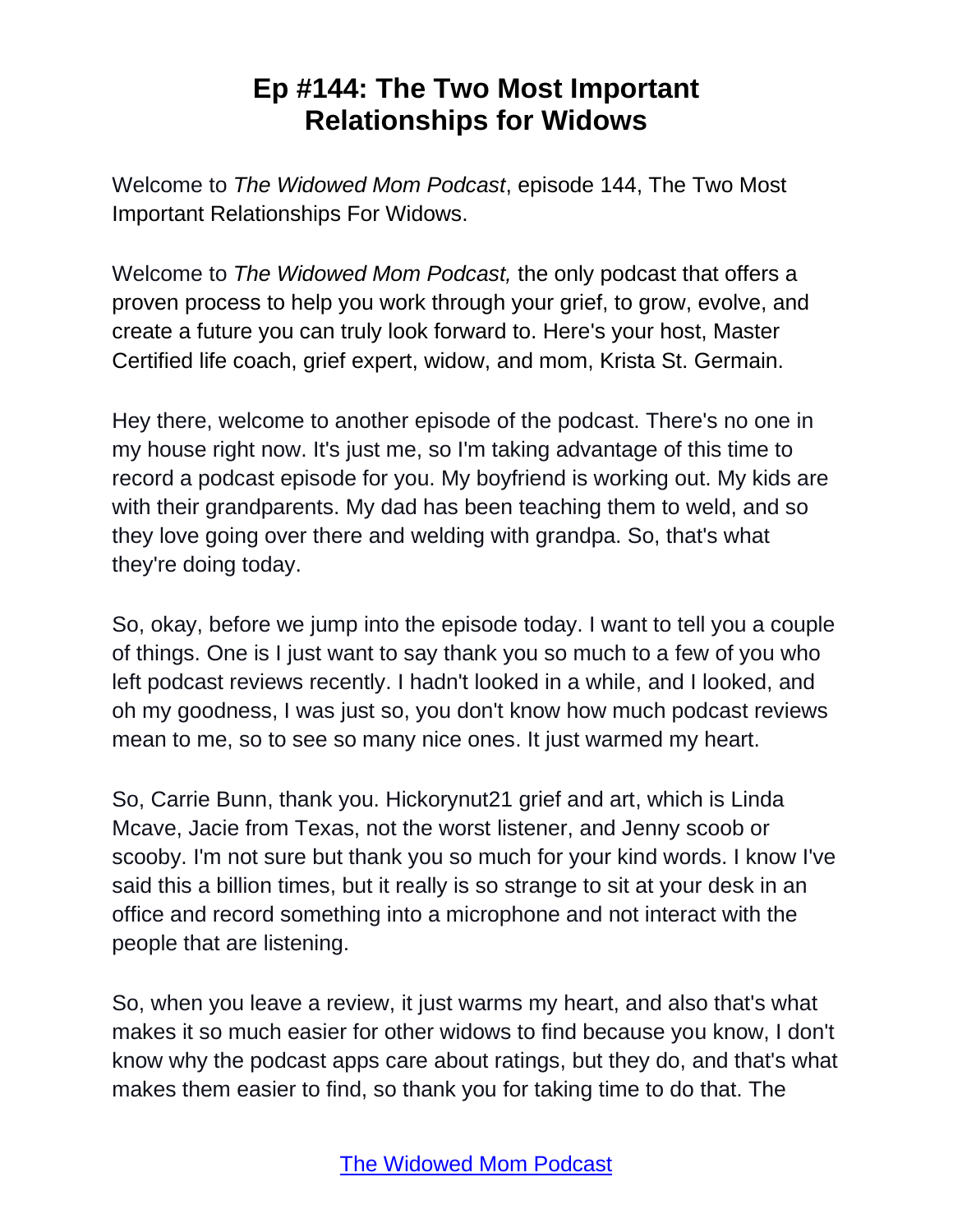other thing I want to tell you is that I just recorded a brand new training that is free, and it's called how to navigate grief as a widowed mom. I've been thinking about doing it for a while, and it took a while to record, but it's amazing, and I really want you to do it.

So, if you haven't done it, go take it. It is free. There's nothing you can buy at the end of it. Go to coachingwithkrista.com and then click on the homepage and scroll down to the bottom and you can put in your name and email address, and that will get you the course. It's 75 minutes long. I tried to make it an hour, but I just couldn't fit in everything that I wanted to teach you in 75.

What I wanted to do was to get one comprehensive free class that you could take that would give you the basics of what you need to know because so much of what we're taught about grief is inaccurate, misguided, and not at all helpful. There's just no reason that you need to read the gazillion grief books that I've read. You just don't need to do it, and if your widow fog is intense, you're not going to be able to do it anyway.

So, just go and take that class and I hope it's really helpful for you and once you take it, let me know what you think it is. So, go to coachingwithkrista.com, scroll all the way down, put your name and email in there, and you will be sent the class automatically. For free because I love you.

Okay, so let's get into this episode. What I have learned is that the longer I do this work, the better I get at teaching in ways that are simpler and easier for those I'm teaching to apply. I have been coaching widows now since 2018, gosh. Yeah, 2018, got certified in 2017, started coaching in 2018. And so, I've been thinking about really what I teach inside of Mom Goes On and how to explain it simply so that you can use it, and that's what I want to do with today's episode.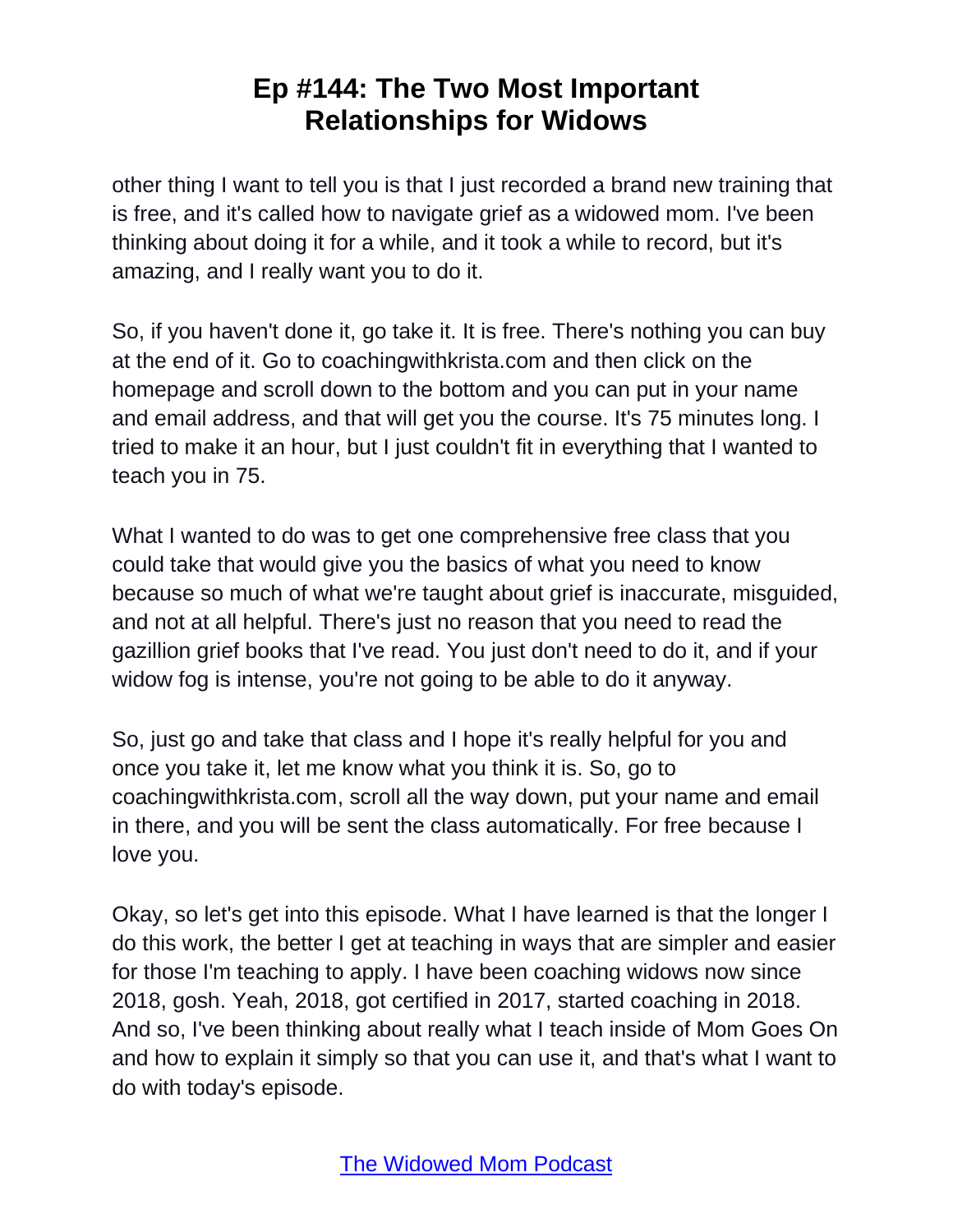Because what I know is that if you change these two relationships, it's like knocking down the first two dominos in a whole train, right? When you knock down these first two dominos, all the other dominos, all the other things that are in the way of you loving your life again have no choice but to fall, right? These two relationships, when you change them, are the foundation for everything else that you want to change. I want you to love your life again. Right?

I know you want to love your life again; that's why you're listening to this podcast. So, these are the two relationships that if you want to love your life again, you must change. You just must change them. It's not negotiable, you must, alright? And this is a huge part of what I teach clients inside of my Mom Goes On program, but I want to give you the outline. Okay? Some of you are going to come inside of Mom Goes On, and you're going to work with me, and some of you aren't, and I want to help everyone.

So, here we go, alright. So, the first relationship that you must change if you want to love your life again is your relationship with your feelings. Now, I know that probably what you're expecting me to tell you is like, you know, you're thinking of relationships when you think about relationships with people, right? But that's not what we're going to talk about at all today. Although, if you change these two relationships that I'm going to tell you about, your relationship with people will change. Absolutely it will change. It will almost feel magical.

So, you must change your relationship with your feelings. And I'm going to tell you three things that people usually believe that don't help them about feelings and what they need to believe instead, right? So, you're going to leave this episode knowing that this is gold. Okay, so, most people, when we show up in widowhood, we believe that our feelings happen to us, and this matters because if we think things outside of us are causing our feelings, then we always need things outside of us to change.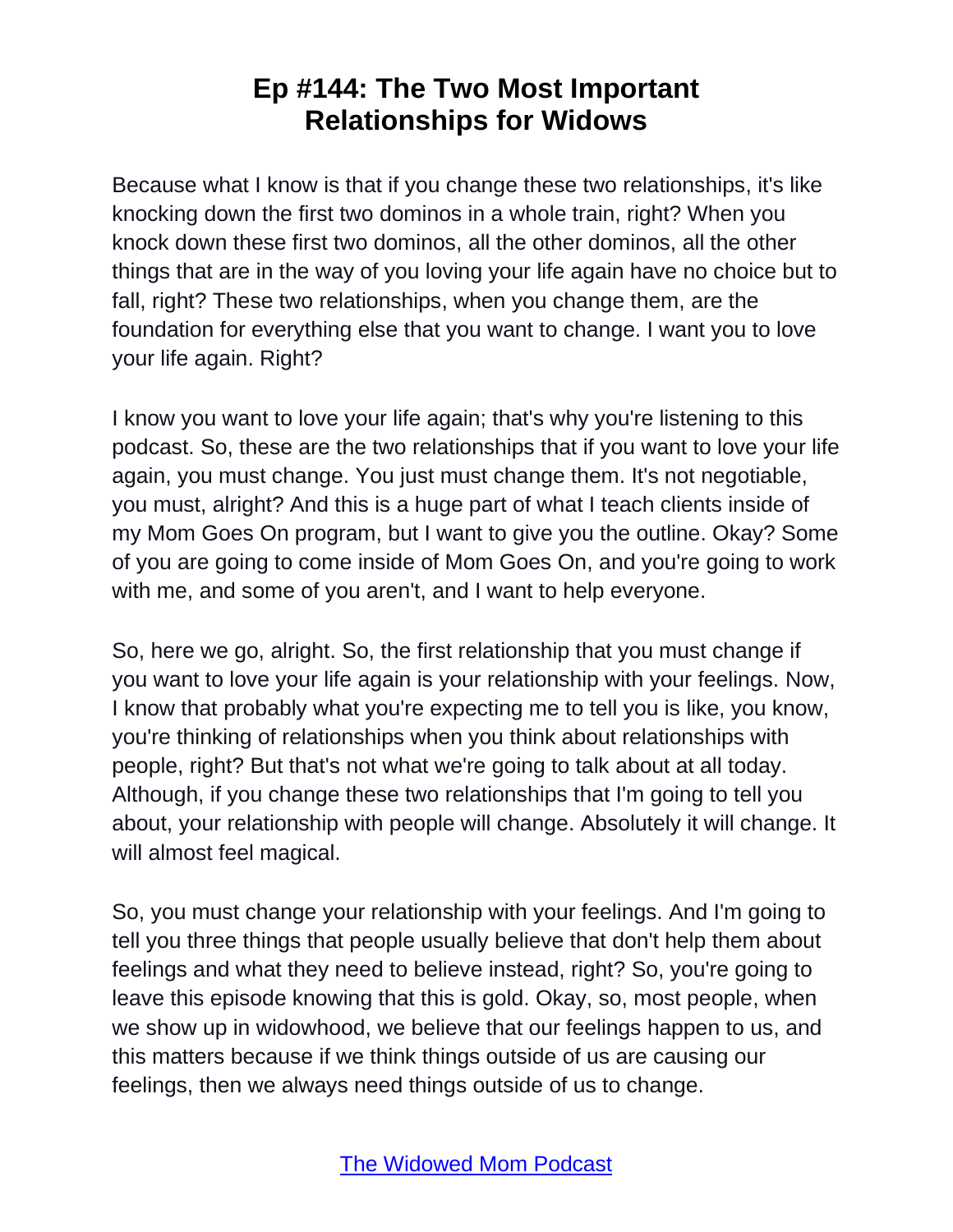We're always at the mercy of other people's actions. We're always at the mercy of the events of life that are in our past that we no longer can even influence, right? When we believe that feelings happen to us, it's like being a plastic bag being thrown around by the wind in the Walmart parking lot, right? It is unnecessary, and it makes you feel powerless and out of control, and it's not true.

The truth isn't that feelings happen to us. The truth is that we create feelings with our thinking. The stories that we tell ourselves determine how we feel. I'll give you an example. Let's say someone in your life, your mother-in-law, your sister-in-law, your boss, someone says something to you in a particular tone and with a particular facial expression right words come out of the hole in their face as humans do and everything in your being, right? All signs appear to be pointing toward can't be happy until this person changes, right?

All signs point toward the words that came out of that person's mouth are the reason I feel angry or hurt or upset or self-conscious or whatever. Right? Insert feeling here. When we think that, and we do because nobody taught us any different, then we're always going to be railing against the way that person is. We're always going to be wanting them to change their behavior. We'll always be spending our energy wishing they were different or trying to change their behavior or resisting the way that we know that person to be.

And the more important truth is that's not what we need to do with our energy because it won't work. It never works. If we think that they have to change in order for us to feel happy, then we give them all the power, and then we're dependent on them to change. But the truth is we can stay calm, grounded, and loving no matter what they say. Right? And from that calm and grounded place, then we can decide how we want to handle the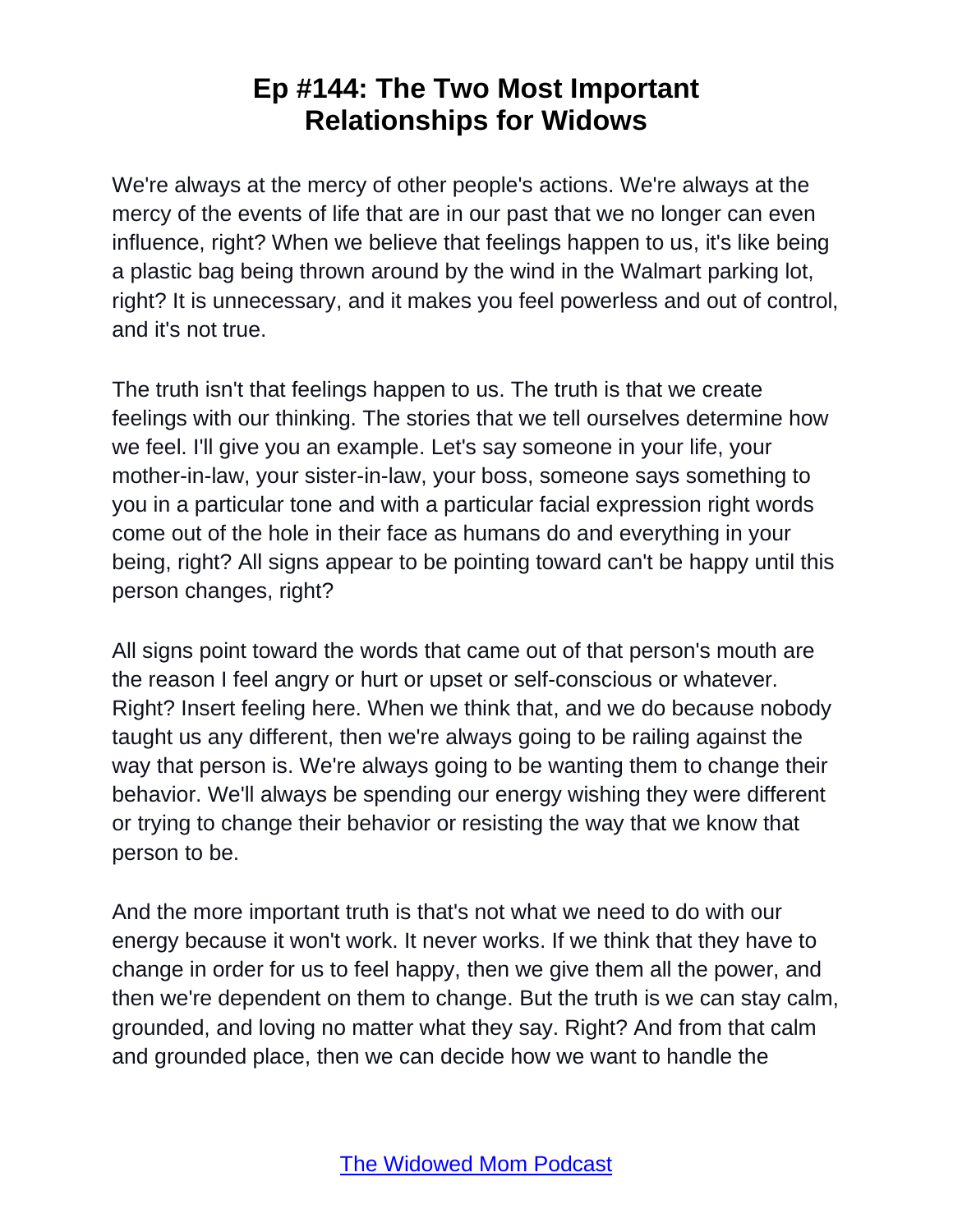situation, then we can decide how much energy we want to give the relationship.

Then we can decide what boundaries do we want to set? Do we even want to maintain a relationship with this person, or do we want to consider it complete? We can even get curious if we want and try to understand where the person's coming from, but as long as we think we are at the expense of something outside of us, then we'll always be trying to change and control things that we can't.

So, feelings don't happen to us. We create them with our thinking. Furthermore, this matters because our actions, our behaviors, the things we do and don't do in life are fueled by emotion, how we feel. If we want to take different actions so that we can create different outcomes, then we have to be able to get ourselves into that feeling state that supports the actions we want to take, right?

So, if you want to ask for a raise, you need to feel proud of yourself before you ask, not after. If you want to be calm instead of yelling at your kids, you need to be able to generate your own calm and patience, even if your kids are screaming at each other. And if you want to change any behavior pattern, any pattern of action, you have to understand the emotion that's fueling it, which p.s. is created by your thoughts.

You change your thoughts; you change your feeling's state; you change your feeling state; you change how you behave. So, this matters. So, feelings don't happen to us. We create them with our thoughts. That's the first part of changing our relationship with our feelings. The second part is this idea which we're taught from everywhere, which is feelings are problems to solve. This is what we think, right?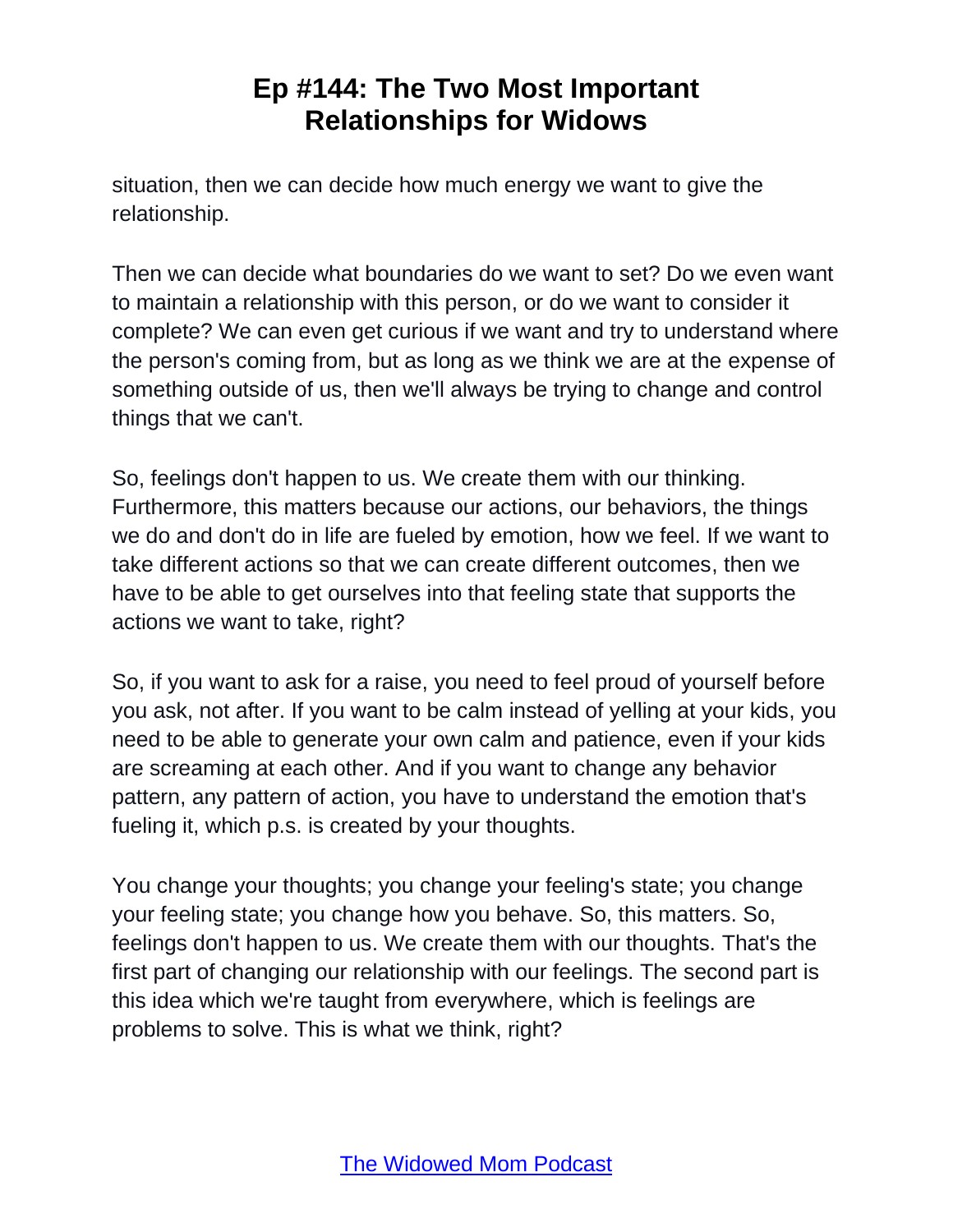We think feelings are problems to solve. We think when we feel a negative emotion that something has gone wrong, and we're supposed to feel something else, something better and that we need to fix it. When we think feelings are problems, we start resisting them, usually, or avoiding them. And we know that what we resist actually persists, right? What we give energy to gets stronger, and resistance means we're giving our energy to it. Instead of just allowing it to pass through. Right?

This is why when you lost your spouse, and people said stupid stuff to you, which I know they did because they did it to me too. And I know they mean well; they do. They mean so well. The reason they say that stuff is because they think that your feelings are problems and you need to solve them. They have no capacity to be with you in negative emotion because they think negative emotion is a problem.

So that's when they say those clichés and platitudes and tell you that there's more fish in the sea, and oh, you're young and don't worry, and they're in a better place, at least they're not suffering anymore, and you're so lucky that at least you had children together, and whatever. They say those kinds of things because they are trying to make you feel better because they think your emotions are problems.

And when oftentimes, not always, but oftentimes when they ghost, that's also because they think feelings are problems. And they're worried that they're going to remind us of our loss and remind us of our pain. So, they just stop talking about it because they think that our emotions, negative emotions are a problem. But the truth is that feelings aren't problems to solve. They're just experiences to allow. When we change that relationship with our feelings, and we really do truly in our bones believe that feelings are experiences to allow and not problems to solve, we spend our energy completely differently.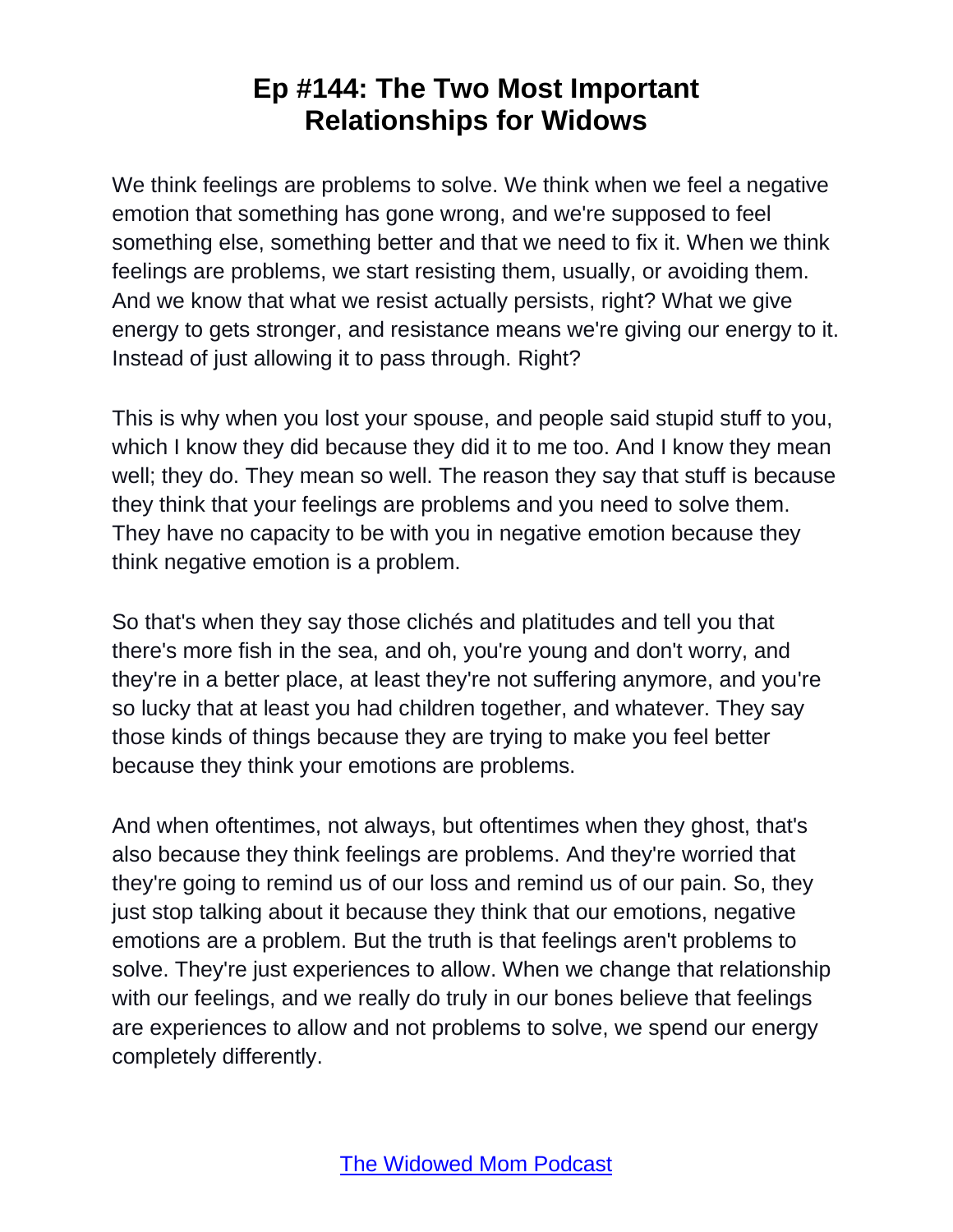We don't need to use shopping, social media and alcohol, business, travel, and whatever to get away from our negative emotions. We can just allow it to pass through. We don't need to try to fix our kids' feelings by buying them things because they've already been through so much. We can be with them as they feel how they feel. We can teach them how to process their emotions.

So, feelings aren't problems to solve. They're just experiences to allow. The third thing that we're taught that we need to change if we want to love life again is that we're taught that happiness is the goal. We're literally sold this nonsense that happiness is the goal, right? How many things are on the TV that you can buy that will make you feel happy? That's what the commercials say that happiness is the goal.

Before I knew this, gosh, I wish I'd known this earlier, but I remember my mid-30s just kind of looking around at my life and thinking, what's wrong? Like, I'm not happy; I'm supposed to be happy. I'm supposed to be happier. I was happy, but I believed that I was supposed to be happier. I did all the things I thought I was supposed to do. I went to school, got married, got a job, had some kids, and bought a house. You know? I had the things, saving for retirement, taking vacations, traveling, being a mom, successful career, you're supposed to be happy all of the time.

Isn't that what we're supposed to be? I was so mythed. I started reading all the books about happiness, how to be happier, and why wasn't I happy? Because I didn't know that the goal wasn't to be happy all of the time. Did you know this? Maybe you do because maybe you've been listening to the podcast. Happiness is not the goal. You know what the goal is?

This is when life gets easier. The goal is being willing to feel all the feelings. The goal isn't just to be willing to be happy and to limit ourselves to happiness. The goal is being willing to feel it all because all of it is a part of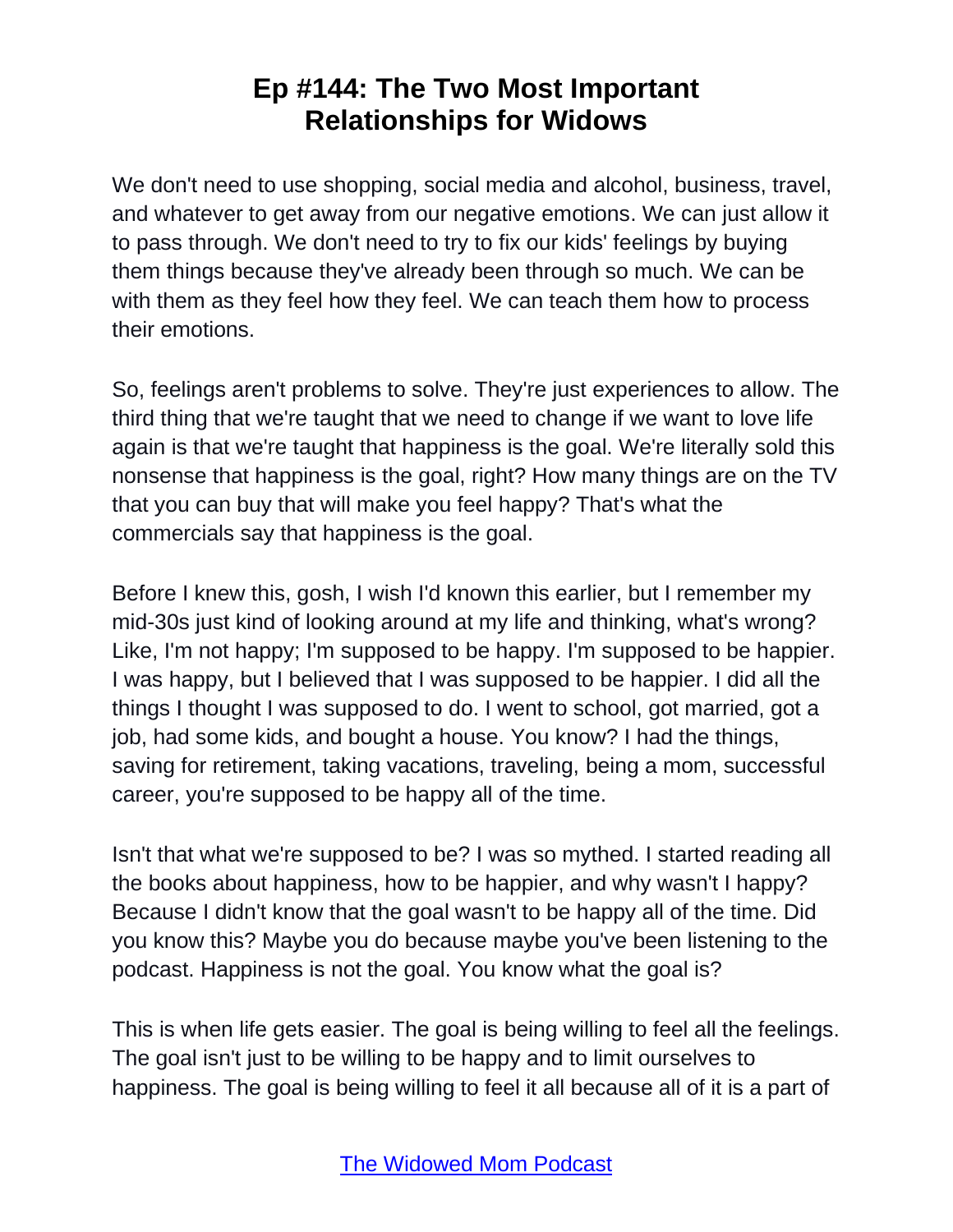being human. All of it is valuable, including all of the negative emotions, right? Without negative emotion, positive emotions lack context. We only know that joy is joyful because we know its opposite is despair.

We have to be reminded that because we have a part of our most primitive brain's wiring, right? We have this negativity bias that's built-in. This over sensitivity to danger as a survival mechanism that's not going away, right? So, in the times when it mattered, our brain was hyper-alert to tigers, dangerous animals in the brush, right? Because we needed to pay attention to that stuff, but now, most of the tigers aren't actually real tigers anymore, right? We call them paper tigers now.

But, the biased still exists. The brain is still wired to look for danger. So anytime we want to do something new, our primitive brains probably going to think it's scary. If we aren't willing to feel the feelings that require of us, we won't do anything new. So, imagine how much easier life would be if we stop telling ourselves that happiness was the goal and that we're just willing to feel all of the feelings.

What if when we wanted to create a new feeling, we were equally willing to experience its opposite. What if we decided that what we want to create is directly correlated to our willingness to feel its opposite? What if we saw the icky feeling we think we don't want to feel as the way to the thing that we want, and we were just that willing and open to emotions flowing through us. I just coached someone on this inside of Mom Goes On, and she's dating again, and she basically told me, you know, I like feeling excited at the idea that I might have a connection with someone.

She's, you know, using the dating apps, but I don't want to feel disappointed. Well, why not? Right? What if, instead of not wanting to feel disappointed, we decided that our willingness to feel disappointed is directly correlated to our opportunities to feel excited. If we want to feel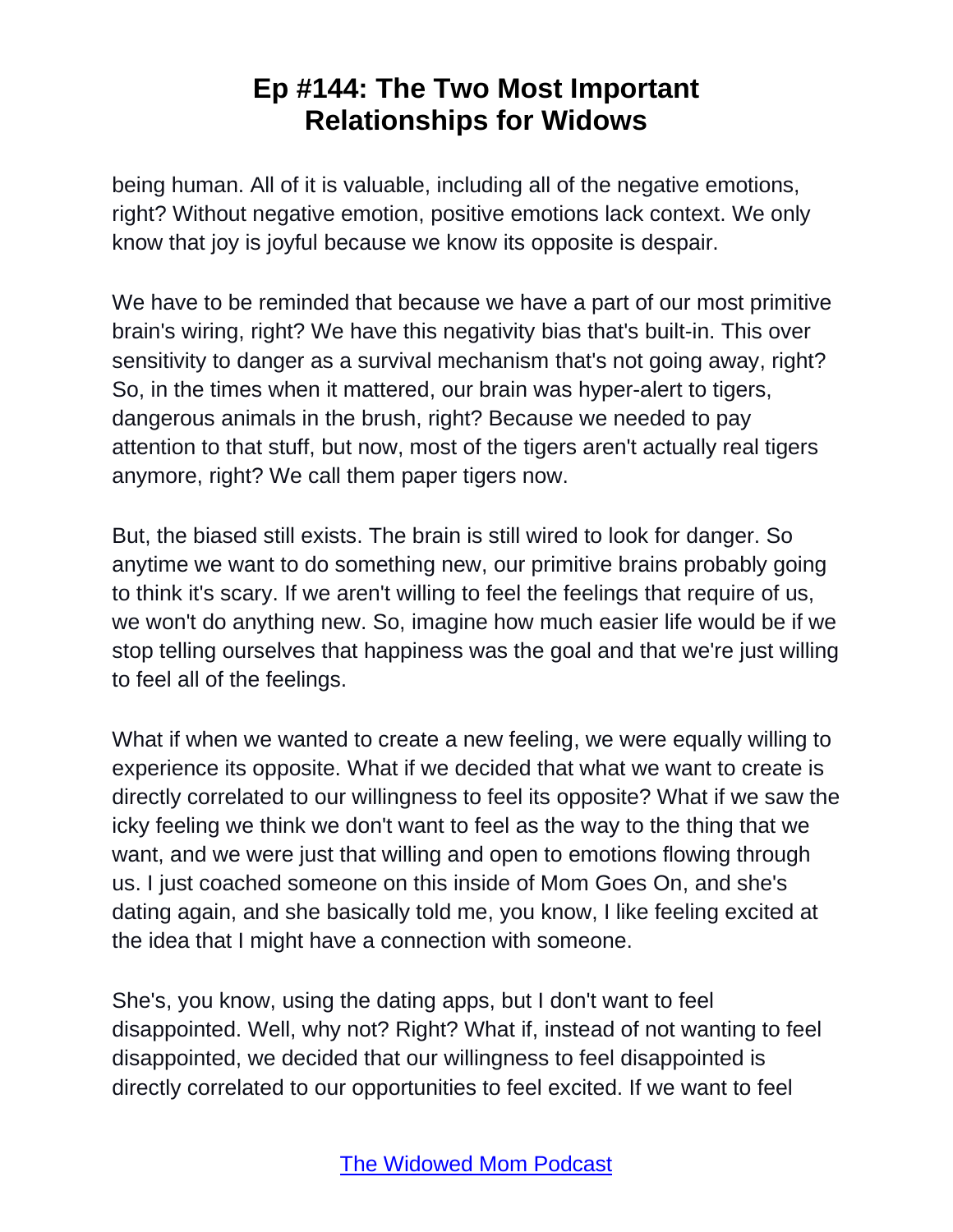excited about the possibility of a new relationship, then what if we just decide to be willing to feel disappointed if it doesn't work out? Because those are opposite sides of the same coin.

If you want to learn a new skill, which many of us do, right? Many of us want to expand, we want to grow, we want to change careers or learn something new, and we find ourselves in that place. If we want to do that and feel proud of ourselves for learning that new thing, then what if we were just willing to be terrible at it until we practiced enough that we got good at it, right? What if we were just willing to feel dumb so that we could feel smart? You see how it's opposite?

It would be so much easier if we were just willing to feel because we believed that being willing to feel all the feelings is the goal, right? If you have a past trauma in your life and want to heal from it, wouldn't it be easier if you were just willing to slog through the stuff that makes you think you're broken? Even though you're not, by the way. But of course, feeling from something that's from our past, we don't need to look forward to doing that. We just need to be willing to do it. And you need to be willing to feel the ick that requires of us.

If we want a rich, full life, which I think you do, and by the way, it's not right or wrong. It's not good or bad. If you don't, probably okay. Disregard what I'm saying, but if you want a rich, full life that includes both the highs and the lows, then we have to be willing to feel it all; otherwise, we get stuck, right. I call it the stagnation zone. It's that narrow band in the middle, that band where nothing is terrible, but nothing's great. It's just kind of meh.

That narrow band where we're using behaviors to avoid our feelings. We're ensuring that the lows aren't too low. We're pushing the lows away, but we're also repelling the highs. We're guaranteeing our spot on the merry go round, round, round, and round. No real ups, no real downs, just round,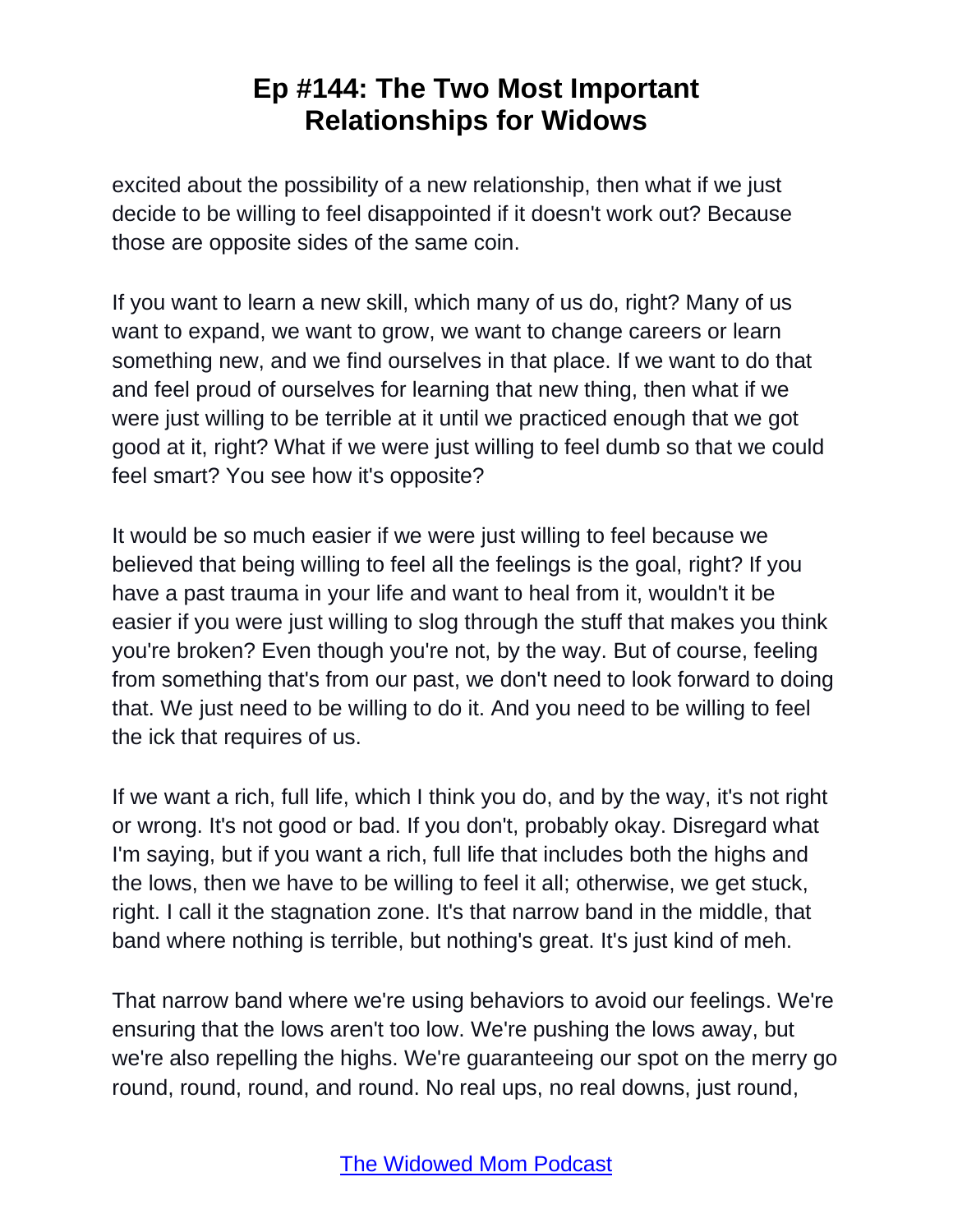and I don't think that's what most of us want. We don't want the meh in the middle. We want all of it, which means stop telling yourself that happiness is the goal. It is not your goal.

Start telling yourself that being willing to feel all of the feelings is your goal, and if you do those three things, then you will change your relationship with your feelings. Right? You start to acknowledge, ah, feelings don't happen to me. I create them with my thoughts. Feelings aren't problems to solve. They're just experiences to allow, and happiness isn't my goal. Being willing to feel all the feelings is my goal.

So, that's the first relationship. That's the first domino. We knock that one down; here we go. Alright, second one relationship with your thoughts that's the second domino. If you listen to the episode I did on beliefs in your smartphone; this is what I'm talking about. Go back and listen to that one if you haven't. And also, in that one, I mention several other episodes that are related because it's such a huge part of what I teach, but we've got to change our relationship with our thoughts.

Most of us do not show up pre-listening to this podcast, having given much thought to our thoughts. We don't think about our thoughts. We're just too busy thinking them. Because we're humans, and nobody taught us this. So, if you think, as most of us do, that you are your thoughts, then guess what's going to happen? You're just going to keep repeating the same old stuff. Right? You're going to be so busy believing the stuff in your head that you won't get to choose anything different for yourself. You won't get to create anything different for yourself.

But what's really true is that just like the apps on your smartphone are not your smartphone, you are also not your thoughts. You are the thinker of your thoughts. We have to pull ourselves away, remember cognitive diffusion? We have to pull ourselves away from our own thinking so that we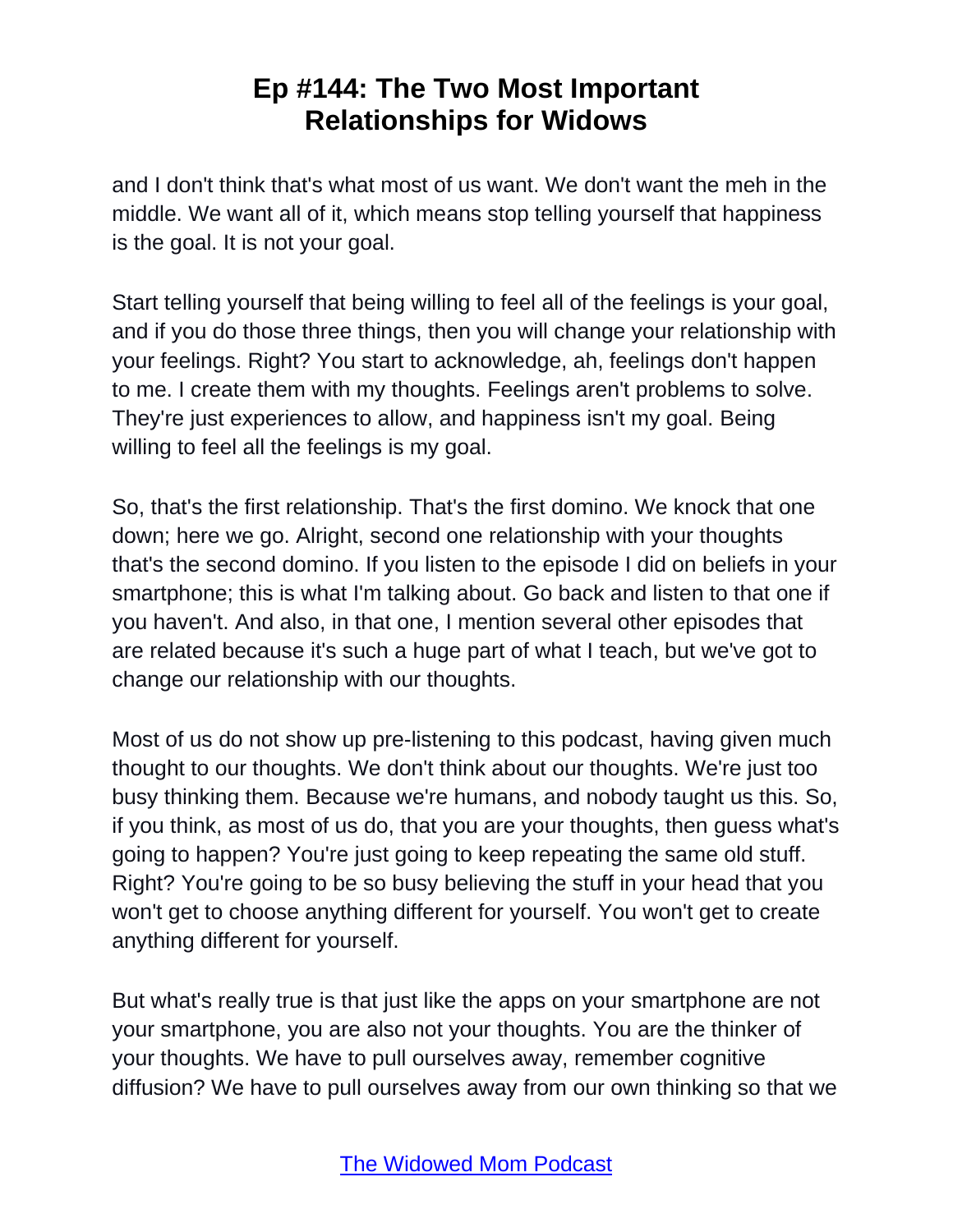can change our relationship with our thoughts and see ourselves as the watcher, the experiencer of the thoughts, not the thoughts themselves.

Then, we can get to the second part of this relationship which is most of us think our thoughts are true. That's why it's so hard to see them as thoughts. Think about some of the ways that you think about yourself for your life; what do you tell yourself? Do you tell yourself that you're a people pleaser? Do you tell yourself that like I did, your best days are behind you? I used to think that all of the time. Right? I probably better just get used to this new normal.

Do you tell yourself that you're not good at money? What do you think about yourself? Because most of us don't understand that those thoughts are only true because we've been thinking them long enough. They aren't objectively true. They aren't true, true. They are true because we've thought them long enough that our brain has gathered enough evidence for them that now we can't see it any other way, and it becomes our identity. It becomes a belief.

So, when you're trying to change your relationship with your thoughts and your thinking, but my thoughts are true, you're using the wrong litmus test. It took me so long to learn this, y'all. Learn from me. Do not do what I did. Truth is not the litmus test. Usefulness is the litmus test. Not is this thought true; is this thought useful? Based on your unique values, your unique goals, and your unique vision, right? On what you want for your life? Does that thought move you toward or away? Is it a towards move or an away move?

Does that thought help you create the outcomes you want in your life or make it less likely that you can create the outcomes you want in your life? That's it; if it's a toward thought, keep thinking it. If it's an away thought, put it down, you don't have to think it. Just because it shows up in your brain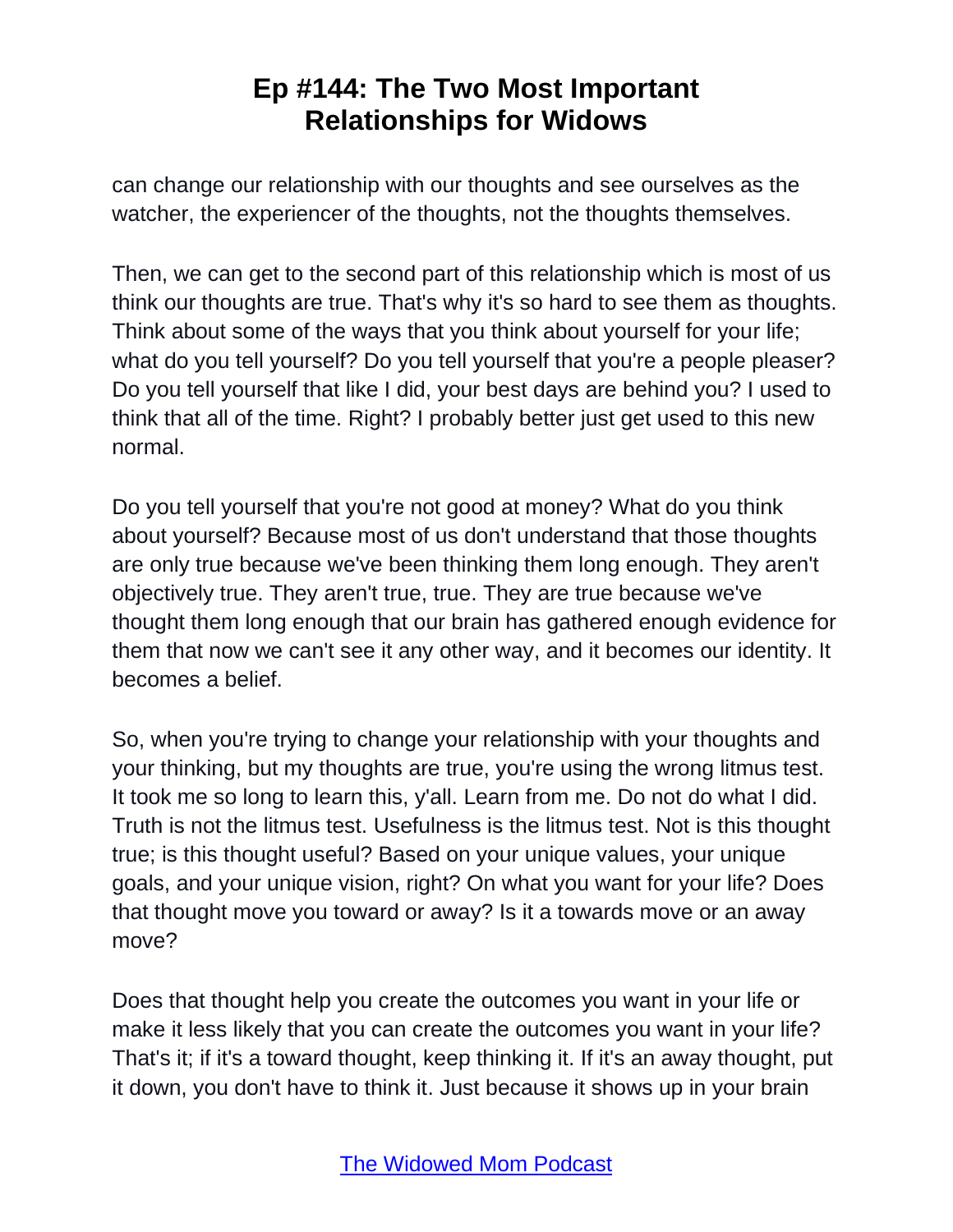doesn't mean you have to hang out with it. Just because somebody knocks on your front door doesn't mean you have to let them in your house—the same thing.

It does not matter how many times a thought appears if we recognize it's a thought because once we recognize this, we get to decide do I want to keep seeing myself as a people pleaser? Do I want to keep believing that I'm bad at money? Do I want to keep believing that, whatever? Is this taking me toward the life I want or pulling me farther away from it because once you see your thought as an object because you no longer believe that you are your thoughts. You no longer believe that just because you're thinking it means it's true, then you can decide what you want to keep thinking.

And your relationship with your thoughts is so so important because it's not what happens to us that determines our outcomes in life. It's what we decide to think about what happens to us that determines our outcomes in life. Right? If what happened to us determined our outcomes, then every single one of us who lost a spouse would be forever sad. We would all have the exact same outcome. We would all live the same life.

Spouse dies, that happens outside of us, can't control it. It's in the past. Why are we all having different experiences of it? Not right or wrong. Not good or bad. Just different. We're all having different experiences of it because we're all having different responses to it. But what most of us are doing is not choosing those responses on purpose; we're just on autopilot. We're just responding and so busy thinking our thoughts on autopilot. We're not consciously choosing our response, which is why nothing changes.

So, it isn't what happens to us that determines our outcomes. Right? Event plus response equal outcomes. There are a lot of different ways to say it.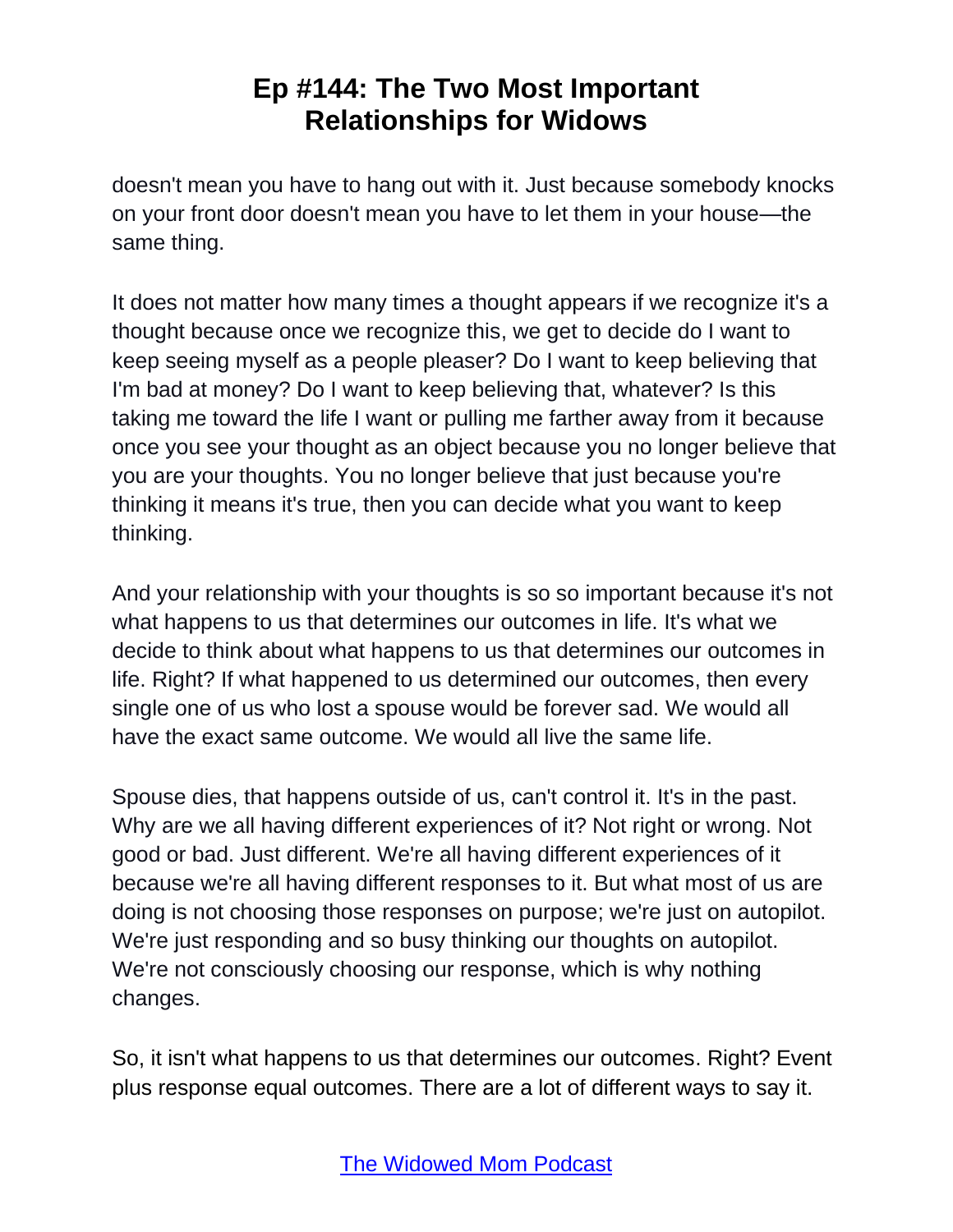Jeff Canfield says it one way. Steven Cubby says it another. E+R=O, S+R=O, right, but the premise is there's what happens to you. That's out of your control, plus your response to it. How are you going to think about it? How are you going to feel about it? How are you going to behave? Right? Your thoughts, feelings, your actions that's what creates your outcome.

So, yes, we can't go back and change that our spouse died, but we can decide now who are we going to be? How are we going to think? What do we want to feel? What do you want to do? And that's what creates the rest of our lives. But if you're so busy believing your own thoughts because you think they're true and that truth means you don't have any say in the matter, then we can't do that, and that's not what I want for you.

So, these are the two dominos we have to knock down, alright? And essentially, this is what I help people do in Mom Goes On. The challenge is that it's easy to see when you're listening to the podcast. Right? It's easy to see. It's easy to see my thoughts. It's not so easy for me to see my own thoughts. It's easy for you to see my thoughts. It's easy for me to see your thoughts, but when you're so busy swimming in your thoughts, it's really hard to see the difference between what you can control and what you can't.

That's why coaching is so powerful. So, what would it be like if you no longer believed feelings happen to you and you actually believed that you created them with your thoughts? What if you didn't think of feelings as problems to solve and you just considered them experiences to allow? What if you stopped telling yourself that happiness was the goal and started to believe that being willing to feel all the feelings was the goal. It would completely change your relationship with feelings.

They wouldn't be things you have to avoid anymore. They wouldn't be things you have to resist. They wouldn't be things you're scared of or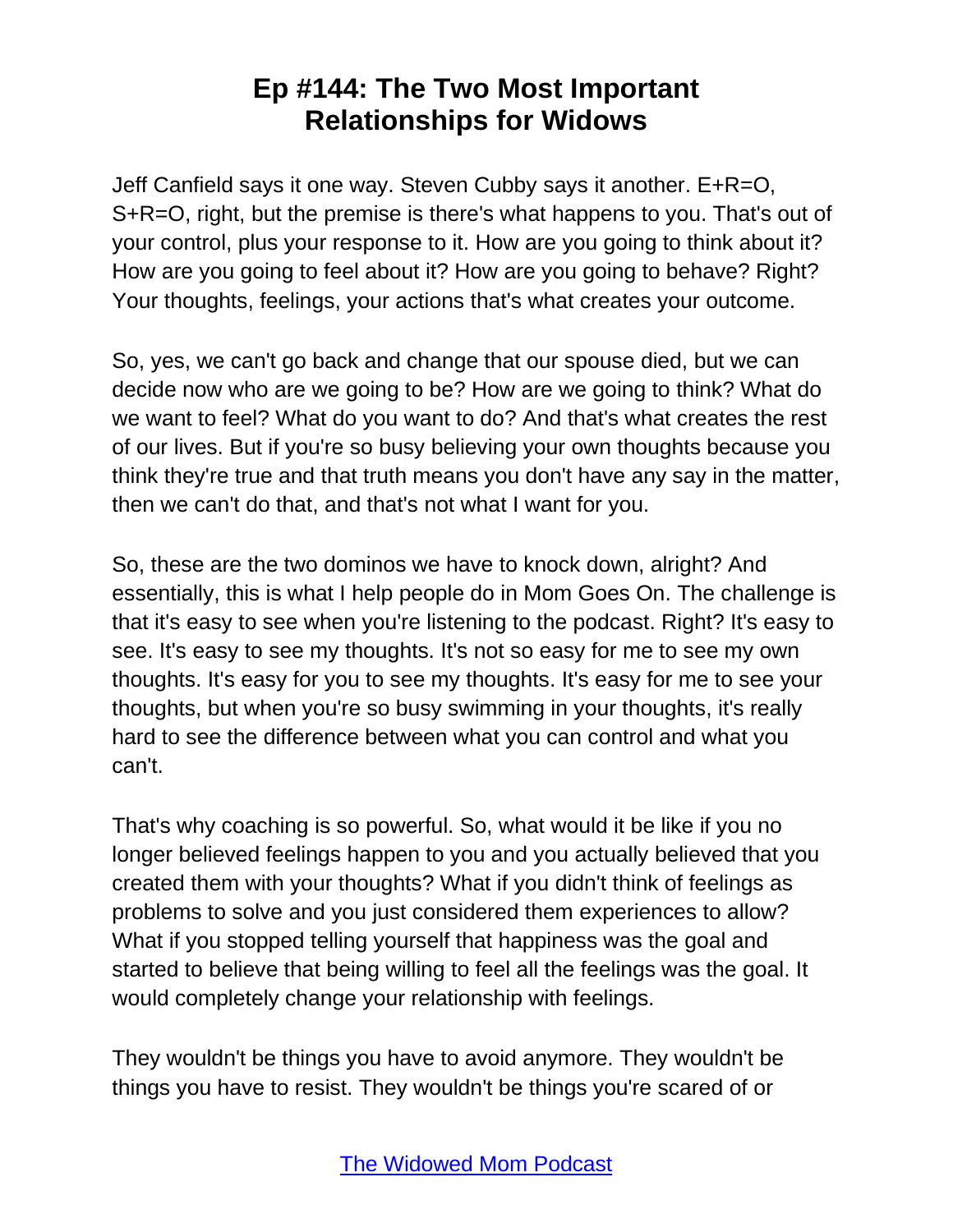worried about or trying to get away from. They would make your life better more meaningful. There would be tools you could use to get the next experience that you want. Right? You would see yourself as more powerful than the feeling. That's what opens up the doors for you. That's what I want for you.

This is why I've said it 37 million times. This is why in Mom Goes On, we start with feelings because I know you don't want to do this work. I didn't want to do it, but if you learn how to let a feeling flow through you. You do it so many times that you literally shift your belief through action, and you see that feelings aren't problems. You like know it in your bones, then the next time you want to do something new, you know that the only thing between you and that experience you want is a feeling you won't stop yourself.

You won't get in your own way. You'll be willing to just go feel the feeling and create the result that you want, and that's everything. That's what it takes to love your life again. And imagine if you changed your relationship with your thoughts if you stopped believing that your thoughts were who you were. If you stopped believing that your thoughts were just true, if you believe that you were the thinker of your thoughts, that you get to be the one that decides which thoughts to keep thinking and which thoughts to put down, right?

That you realized that no, thoughts were only true because we keep thinking them and our brain just keeps finding evidence and showing us what we're looking for. Thoughts become things. This is how, and then you just ask yourself does this thought move me toward or away, and you became the boss of your own brain. And you no longer bought into this idea that something terrible happened and therefore your life is going to be terrible. Or that things outside of you create your outcomes, and you see yourself as more powerful.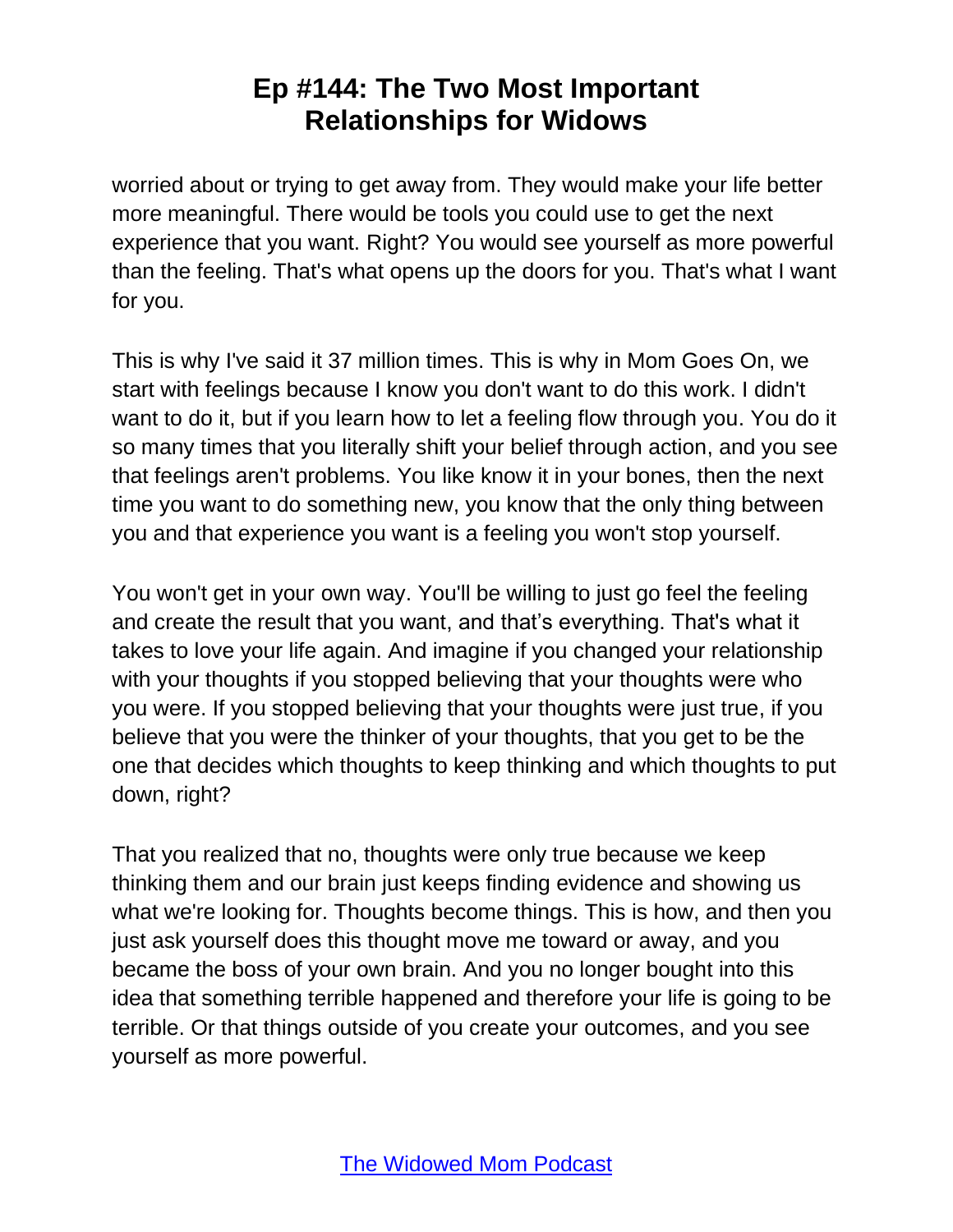You see yourself having agency, having the ability to choose. You stopped trying to control the things that are outside of you because you know you don't need to anymore because you can handle feelings, you're willing to feel them, and you can consciously choose your response and instead of just listening to the garbage thoughts that are in your brain. We all have garbage thoughts in our brains. We pick them up like bad pennies.

They aren't the truth of who you are, but they're going to keep creating the same life that you're living right now if you don't change them. If you don't see yourself as separate from them. If you don't start discerning toward or away. Okay? So, change your relationship with your feelings, change your relationship with your thoughts, and all the other dominos fall down. This is how I've structured Mom Goes On: I'm teaching you how to change your relationship with your feelings and then giving you exercises to do, right, and coaching as you do it. Then I'm teaching you how to change your relationship with your thoughts and giving you application exercises to do it, and coaching you as you do it.

Then, once you've learned the skill those two skills, then, we start uncovering all the different thoughts that you don't know are thoughts. We start systematically going through the areas of belief that most widows struggle with. Those thoughts and we start like pulling them to the surface so you can take a good hard look and go toward or away? Okay. Well, this one feels super true. How could that even possibly be just a thought?

It feels like fake and phony to switch to this new way of thinking. How do I do that? And we learn to do that. Then, once you have those two skills, you've changed those two relationships; that's what sets you up so well for success, no matter what happens in the rest of your life, even when we're not coaching together anymore, okay? So, hear it, some of you are going to come, and I'm going to get to work with you, and that's going to be